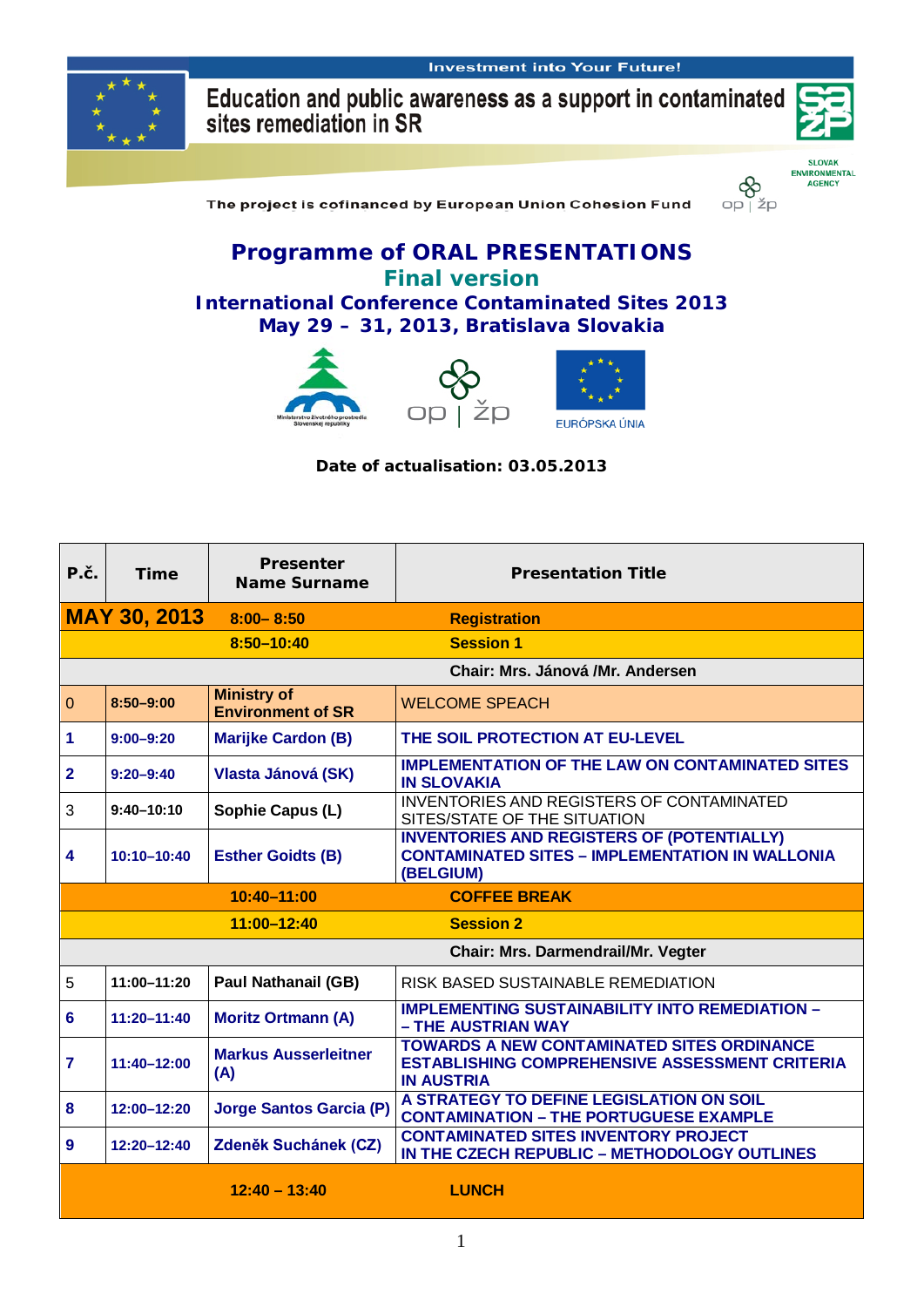

#### **Investment into Your Future!**

# Education and public awareness as a support in contaminated<br>sites remediation in SR



SLOVAK<br>ENVIRONMENTAL<br>AGENCY

|                                                                      |             |                                             | <b>ENVIRONMENTAL</b><br>♧<br><b>AGENCY</b>                                                                                   |  |  |  |
|----------------------------------------------------------------------|-------------|---------------------------------------------|------------------------------------------------------------------------------------------------------------------------------|--|--|--|
| The project is cofinanced by European Union Cohesion Fund<br>OD I ŽD |             |                                             |                                                                                                                              |  |  |  |
| P.č.                                                                 | <b>Time</b> | <b>Presenter</b><br>Name Surname            | <b>Presentation Title</b>                                                                                                    |  |  |  |
|                                                                      |             | $13:40 - 15:00$                             | <b>Session 3</b>                                                                                                             |  |  |  |
|                                                                      |             |                                             | <b>Chair: Mrs. Cardon/Mr. Nathanail</b>                                                                                      |  |  |  |
| 10                                                                   | 13:40-14:00 | <b>Dragana Vidojević</b><br>(SRB)           | <b>INVENTORY OF CONTAMINATED SITES IN SERBIA</b>                                                                             |  |  |  |
| 11                                                                   | 14:00-14:20 | Jiří Tylčer (CZ)                            | <b>CONTAMINATED SITES IN THE CZECH REPUBLIC -</b><br><b>GENERALISATION OF RESULTS FROM TRIAL INVENTORY</b><br>OF PILOT AREAS |  |  |  |
| 12 <sub>2</sub>                                                      | 14:20-14:40 | <b>Antonella Vecchio (I)</b>                | <b>RISK PRIORITIZATION AND RISK ASSESSMENT AS A TOOL</b><br><b>FOR MANAGING CONTAMINATED SITES</b>                           |  |  |  |
| 13                                                                   | 14:40-15:00 | <b>Maria S. Kuyukina</b><br>(RUS)           | <b>MANAGEMENT OF CRUDE OIL CONTAMINATED LAND</b><br>IN RUSSIA USING A RISK ASSESSMENT APPROACH                               |  |  |  |
| 14                                                                   | 15:00-15:20 | <b>Laura D'Aprile (I)</b>                   | THE ROLE OF NATURAL ATTENUATION IN THE RISK<br><b>ANALYSIS FRAMEWORK</b>                                                     |  |  |  |
|                                                                      |             | 15:20-15:40                                 | <b>COFFEE BREAK</b>                                                                                                          |  |  |  |
|                                                                      |             | 15:40-17:00                                 | <b>Session 4</b>                                                                                                             |  |  |  |
|                                                                      |             |                                             | Chair: Mr. Kasamas/Mrs. Wepner-Banko                                                                                         |  |  |  |
| 15                                                                   | 15:40-16:00 | Iason Verginelli (I)                        | A NEW SOFTWARE (RISK-NET) FOR THE APPLICATION<br>OF RISK ASSESSMENT TO CONTAMINATED SITES                                    |  |  |  |
| 16                                                                   | 16:00-16:20 | <b>Agnieszka Klimkowicz-</b><br>Pawlas (PL) | <b>ECOLOGICAL RISK ASSESSMENT FOR SOILS</b><br><b>CONTAMINATED WITH PAHS - TREATS TO SOIL HABITAT</b><br><b>FUNCTION</b>     |  |  |  |
| 17                                                                   | 16:20-16:40 | <b>Zokir Rahimov (UZ)</b>                   | <b>OBSOLETE PESTICIDES TECHNICAL STUDY AND</b><br><b>CONTAMINATED SITE REMEDIATION IN THE REPUBLIC</b><br>OF UZBEKISTAN      |  |  |  |
| 18                                                                   | 16:40-17:00 | <b>Valentin Plesca (MD)</b>                 | <b>INVENTORY OF POP PESTICIDES POLLUTED AREAS</b><br><b>IN MOLDOVA</b>                                                       |  |  |  |
|                                                                      |             | $17:00 - 17:30$                             | <b>DISCUSSION</b>                                                                                                            |  |  |  |
|                                                                      |             | $19:00 - 22:00$                             | <b>Example 19 GALA DINNER</b>                                                                                                |  |  |  |
|                                                                      |             |                                             |                                                                                                                              |  |  |  |